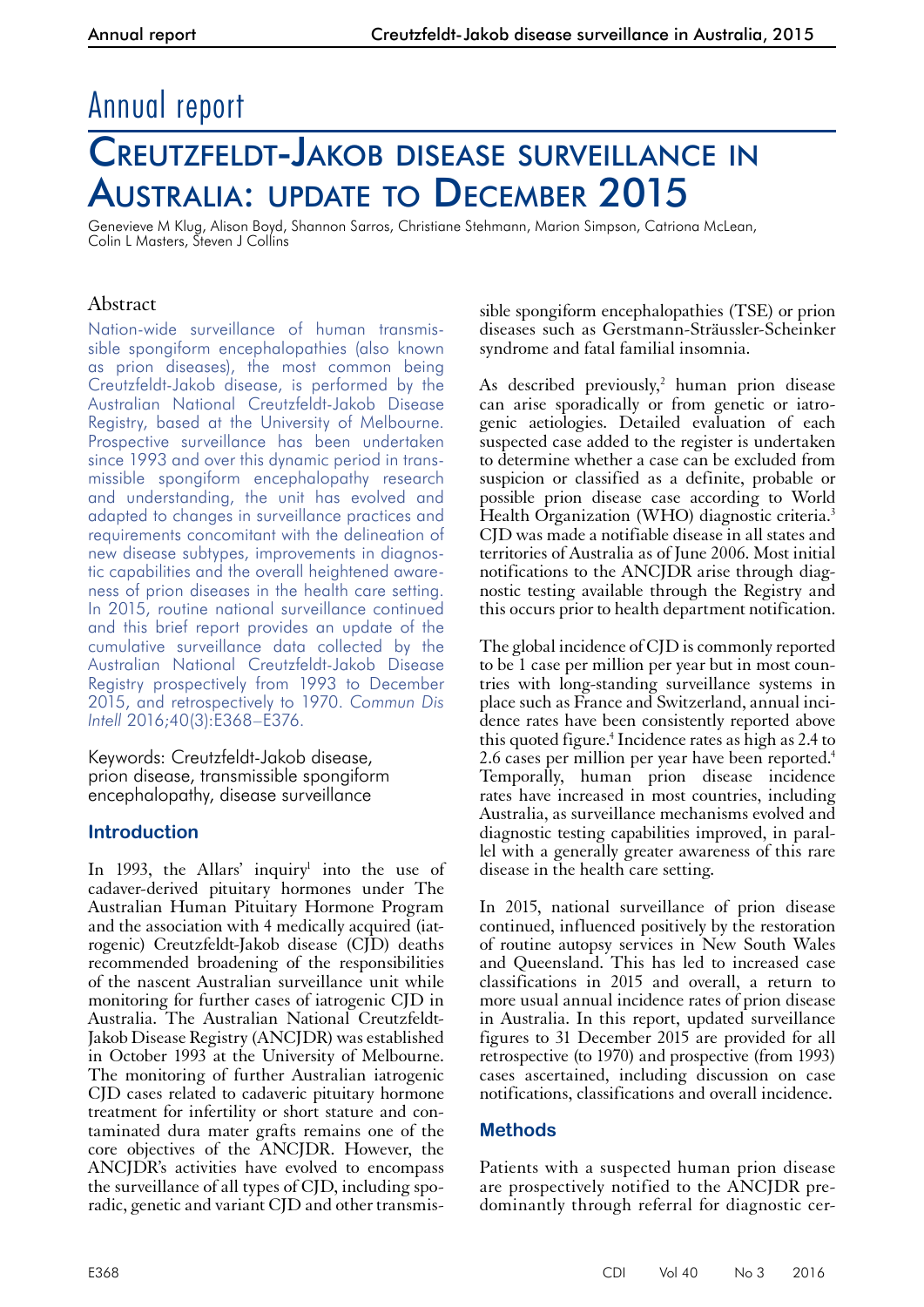ebrospinal fluid (CSF) 14-3-3 protein detection. Other mechanisms include or have included personal communications from clinicians, families, hospitals and CJD-related groups, as well as health record searches through hospitals or health departments. Once notified to the ANCJDR, referrals are assessed and if the suspicion of prion disease is supported, the case will be added to the register as a formally notified suspected case for continued investigation with the aim of exclusion or classification according to WHO diagnostic criteria. Investigation of register cases can be prolonged as the ANCJDR requires next-of-kin consent to access and compile the appropriate clinical information from various health information sources for comprehensive evaluation. Response times can vary as the information can be extensive or sources numerous. Medico-demographic questionnaires are offered and forwarded to families if they are willing to contribute, providing valuable information for analysis and evaluation.

The classification of register cases remains as 'incomplete' until all known available information is gathered and reviewed or a definitive result from neuropathological assessment is obtained. Cases may be excluded from the register on the basis of neuropathological examination or after thorough clinical evaluation. A 'definite' classification requires brain tissue examination, including immunohistochemically and 'probable' and 'possible' cases are reliant on specific clinical profile and diagnostic test outcomes being met as previously described.<sup>3</sup> In this report, the total number of confirmed prion disease cases includes those that have been classified as definite or probable cases during 2015.

In conjunction with the ANCJDR's surveillance responsibilities, the registry provides diagnostic platforms for ante- and post-mortem diagnostic testing for human prion diseases. The testing of CSF for the presence of a family of low molecular weight proteins called '14-3-3' is performed weekly by the ANCJDR. This test, first introduced in 1997, has been readily utilised by the health community and referrals have increased substantially since its introduction to more than 400 referrals each year. As described previously, the test provides an increasingly larger propor- tion of initial notifications of suspected human prion disease to the ANCJDR each year. The ANCJDR also undertakes Western blot analysis for misfolded, protease-resistant prion protein in tonsil and brain tissue from biopsies or autopsies to supplement immunohistochemical assessment. Previously, the ANCJDR performed prion protein gene testing as appropriate. However from 1 September 2015, this service was ceased

and is now undertaken by external, independent providers. The ANCJDR actively promotes all diagnostic tests so that these options are available to clinicians and families to achieve the most accurate diagnosis and classification of persons suspected to have prion disease.

Annual human prion disease incidence rates are calculated using direct age-standardisation, based on the Australian Bureau of Statistics 1970 to 2015 estimated resident population for Australia and for each state and territory $5-13$  and standardised to 2000 population estimates.<sup>14</sup> Population based rates of post-mortem examination in suspected human prion disease were calculated using the Australian Bureau of Statistics 1993 to 2015 estimated resident population for specific states and territories.5–12 Health information is collected through a combination of public health and surveillance responsibilities, based on the national notification of communicable diseases. ANCJDR surveillance activities for the period reported were approved by The University of Melbourne Human Research Ethics Committee.

Statistical analysis (Log-Rank test) was performed using Stata (Intercooled Stata 7, Stata Corporation, College Station, TX).

#### **Results**

Sixty-six persons with suspected human prion disease were added to the CJD surveillance register in 2015. Cases were initially notified via request for CSF 14-3-3 protein testing (53 cases), the CJD Support Group network (6 cases), personal com- munication from clinicians (4 cases), a coronial referral (1 case), funeral director communication (1 case) and the Victorian Brain Bank Network (1 case). The proportions of the initial notification sources of the 66 cases are consistent with those in previous years and the overall trends for all register cases (Table 1).

Of the 66 cases that were added to register in 2015, 3 cases were known to the ANCJDR prior to 2015 via the CSF 14-3-3 protein test. At the time of referral for diagnostic CSF testing, these 3 cases were not added to the register due to a low level of suspicion for prion disease after assessment. Further information ascertained in 2015 increased the likelihood of prion disease resulting in formal notification and addition of the cases to the regis-<br>ter. The number of case additions to the register in 2015 is lower than the previous year (76 cases) but consistent with the previous 10-year average for the years 2004 to 2014 (66 cases).

By state and territory, only modest fluctuations in the number of suspected case notifications com-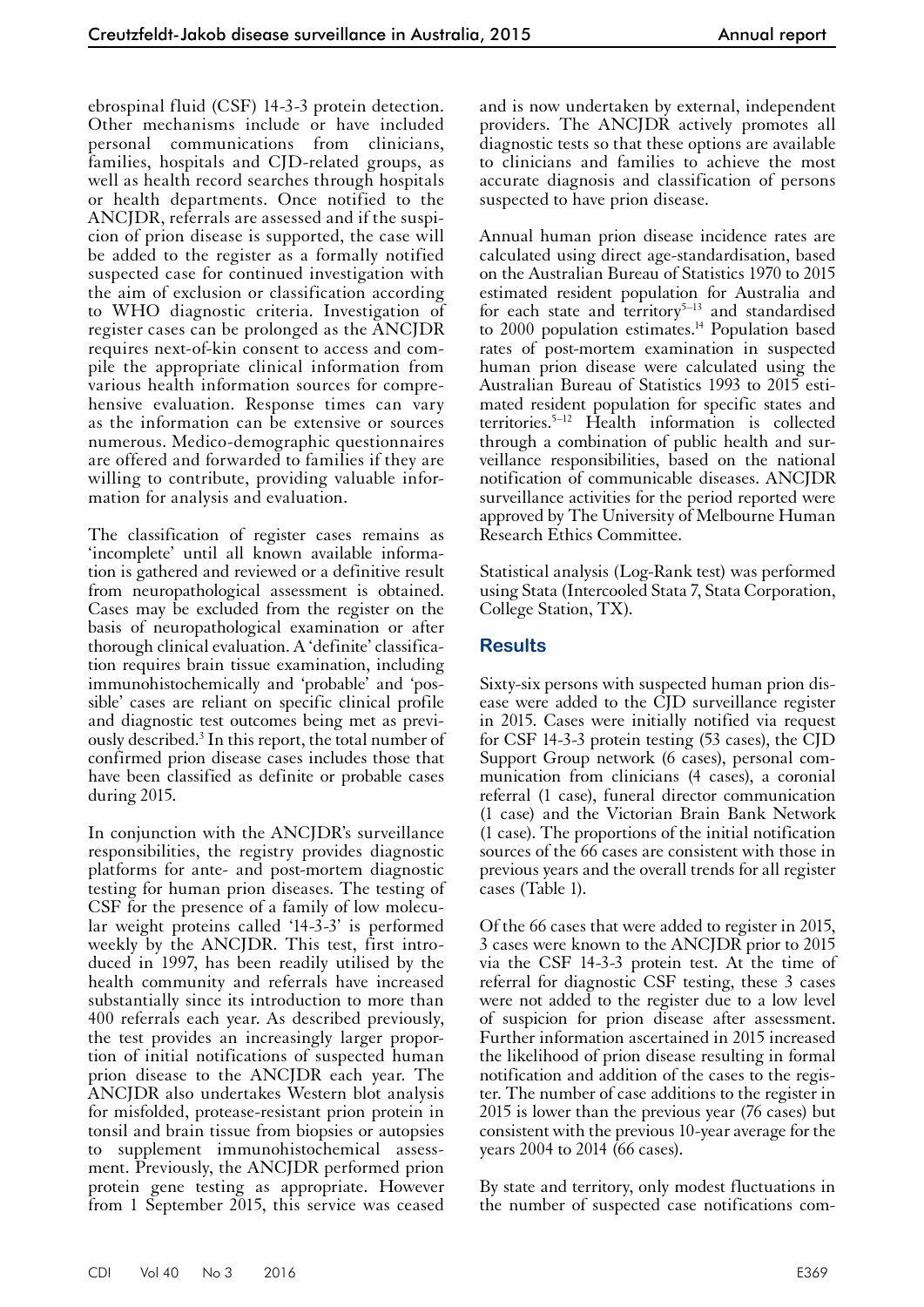| <b>Method</b>                                             | Register cases* (%) | <b>Cases removed from</b><br>the register <sup>†</sup> $(\%)$ | <b>Overall</b> |  |  |  |  |  |
|-----------------------------------------------------------|---------------------|---------------------------------------------------------------|----------------|--|--|--|--|--|
| CSF 14-3-3 protein test request<br>(Since September 1997) | 54.4                | 50.4                                                          | 52.8           |  |  |  |  |  |
| <b>Personal communications</b>                            |                     |                                                               |                |  |  |  |  |  |
| Neurologists                                              | 13.0                | 12.0                                                          | 12.6           |  |  |  |  |  |
| Neurologists (mail-out reply cards)                       | 2.4                 | 1.7                                                           | 2.2            |  |  |  |  |  |
| Neuropathologists                                         | 7.6                 | 8.6                                                           | 8.0            |  |  |  |  |  |
| Neuropathologists (mail-out reply cards)                  | 0.6                 |                                                               | 0.3            |  |  |  |  |  |
| <b>Pituitary Hormones Task Force</b>                      | 1.7                 | 3.0                                                           | 2.2            |  |  |  |  |  |
| Family                                                    | 2.8                 | 2.4                                                           | 2.7            |  |  |  |  |  |
| <b>Funeral directors</b>                                  | 0.1                 |                                                               | 0.1            |  |  |  |  |  |
| Molecular biologist                                       | 0.1                 |                                                               | 0.1            |  |  |  |  |  |
| Hospital                                                  | 0.5                 | 1.4                                                           | 0.9            |  |  |  |  |  |
| Hospital and health department searches                   |                     |                                                               |                |  |  |  |  |  |
| Death certificates                                        | 9.0                 | 5.3                                                           | 7.5            |  |  |  |  |  |
| Hospital medical records                                  | 3.0                 | 7.5                                                           | 4.7            |  |  |  |  |  |
| Health department search/state morbidity data             | 1.3                 | 3.4                                                           | 2.1            |  |  |  |  |  |
| Direct health department notification                     | 1.5                 | 0.3                                                           | 1.0            |  |  |  |  |  |
| <b>CJD Support Group</b>                                  | 0.7                 | 0.4                                                           | 0.6            |  |  |  |  |  |
| Combined CSF/genetic test request                         | 0.3                 | 0.9                                                           | 0.5            |  |  |  |  |  |
| Genetic test request                                      | 0.3                 | 1.6                                                           | 0.8            |  |  |  |  |  |
| <b>CJD Counselling Service</b>                            | 0.2                 | 0.6                                                           | 0.3            |  |  |  |  |  |
| Victorian Brain Bank network                              | 0.2                 | 0.1                                                           | 0.2            |  |  |  |  |  |
| Coroner's post-mortem request                             | 0.1                 | 0.4                                                           | 0.2            |  |  |  |  |  |
| Press                                                     | 0.1                 |                                                               | 0.1            |  |  |  |  |  |
| <b>UK Surveillance Unit</b>                               | 0.1                 |                                                               | 0.1            |  |  |  |  |  |
|                                                           | 100.0               | 100.0                                                         | 100.0          |  |  |  |  |  |

#### **Table 1: Source of initial notification of suspected prion disease cases ascertained between 1993 and 2015**

Registry cases; includes all cases currently on the register as classified cases or cases still under investigation.

† Cases removed by the registry; includes all suspected cases excluded from the register after detailed investigation including neuropathological investigation.

CSF Cerebrospinal fluid.

pared with the previous year were observed in 2015 (Figure 1). Since 2012, the number of suspected case notifications from Western Australia was lower than the 1993–2014 long-term average (8 cases per year). This trend continued in 2015, although not as noticeably as in the previous 3 years.

As of 31 December 2015, the majority of the 66 suspected cases added to the register in 2015 were classified as incomplete (43 cases). Eight cases were excluded by either detailed clinical follow-up (1 case) or neuropathological examination (7 cases); 12 cases were classified as definite and 2 as probable prion disease. The remaining suspect case added to the register in 2015 was initially treated in Australia; however, the patient subsequently returned overseas and was therefore

unable to be investigated further. This person was thereby excluded from the overall analysis of Australian prion disease cases.

Excluding the prion disease-related post-mortem rate in 2015, wherein figures are still provisional, the average proportion of suspected prion disease cases on the register and who died between 1993 and 2014 and underwent post-mortem examina- tion is 61%. Over this period, this proportion has steadily increased from 38% in 1993 to a peak of 80% in 2008. Since 2008, the proportion has stabilised at around 65%.

Based on the Australian population, the average crude rate of prion disease-related post-mortems between 1993 and 2015 is 1.4 post-mortems per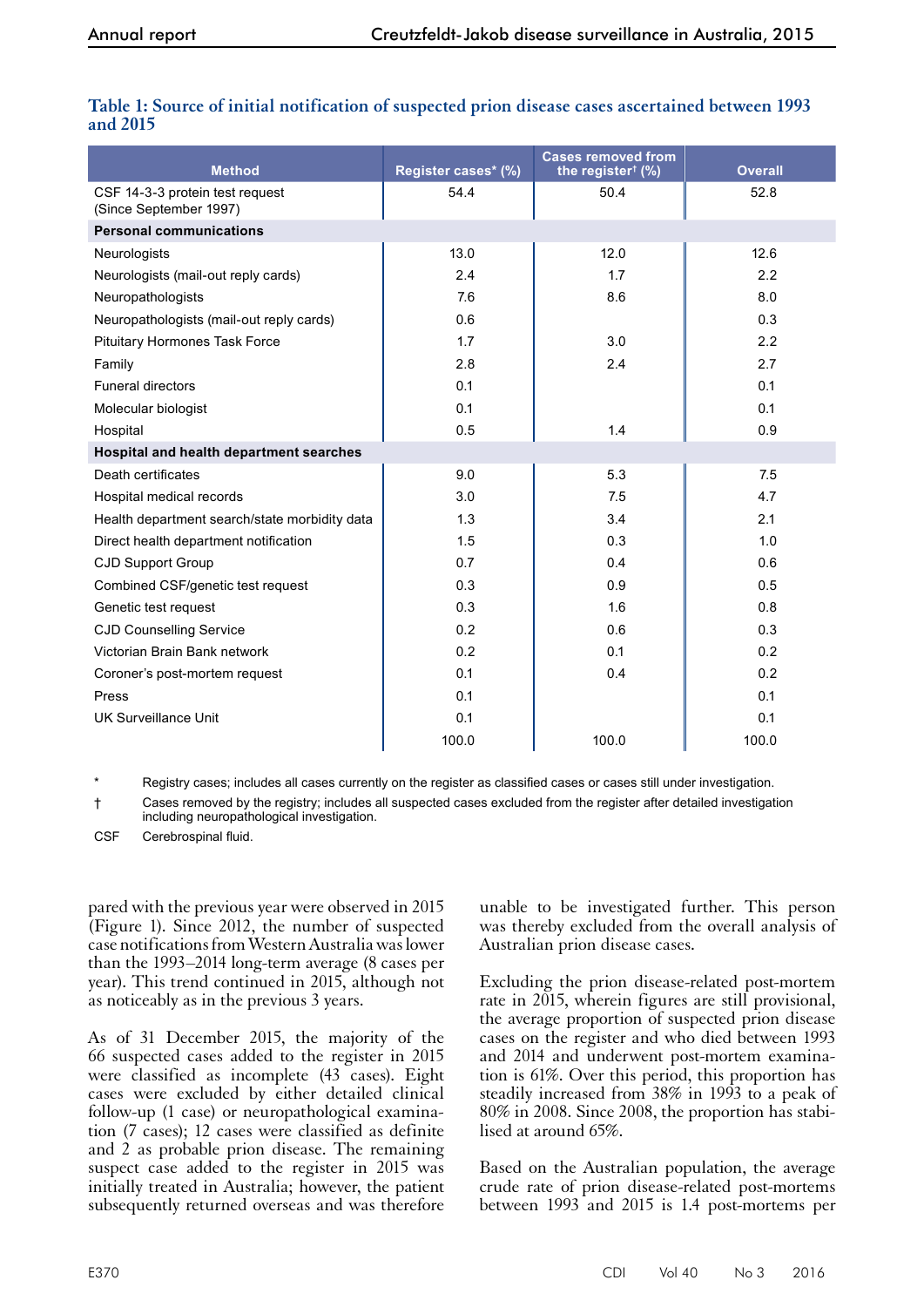**Figure 1: Prospective notifications of suspected prion disease cases to the Australian National Creutzfeldt-Jakob Disease Registry, 1997 to 2015, by state or territory and year**



million per year (range, 0.6 to 2.0), which is considerable given prion disease is particularly rare. By state and territory and for the same period, the lowest rates of suspected prion disease post-mortems performed annually were in the Australian Capital Territory, Tasmania and the Northern Territory (0.7, 1.0 and 0.9 per million per year, respectively) while the highest rates were in Victoria and New South Wales (1.6 per million per year). Despite the smaller populations in Tasmania, the Northern Territory and the Australian Capital Territory, the post-mortem rates are not substantially lower than the rates of more populous states and provide a level of confidence that suspected case deaths in these states and territories have a similar likelihood of undergoing post-mortem examination.

In New South Wales and Victoria, there has been an overall temporal increase in post-mortem rates between 1993 and 2015 (Figure 2a, 2b). Previously, the rate of prion disease-related post-mortems in New South Wales was reported to have declined sharply in 2014, which was related to the deferral of analyses by neuropathological laboratory services during this time. As anticipated, upon completion of these analyses in 2015, post-mortem rates for 2014 returned to an expected level in New South Wales.

In Queensland, South Australia and Western Australia, variability in post-mortem rates has been observed, especially in recent years. In Queensland, the post-mortem rates in 2013 and 2014 were substantially diminished (0.2 and 0.0 post-mortems per million per year respectively) compared with the long-term average of 1.2 postmortems per million per year between 1993 and 2012. This was directly related to changes to routine autopsy services in this State during 2013 and 2014. In 2015, 5 post-mortems were completed and the post-mortem rate returned to expected levels (1.0 post-mortem per million per year) (Figure 2a). In South Australia and Western Australia, a sustained decrease in the post-mortem examination rate has been observed since 2010–2011. In both states, there were a number of suspected prion disease deaths in 2014 and 2015, where neuropathological examination remains pending. Once finalised, the post-mortem rates for these years is predicted to return to an expected level but will not change the lower rates in 2012 and 2013.

As of 31 December 2015, there were 1,092 cases on the register with 817 of these being classified as probable or definite prion disease cases. An additional definite iatrogenic case who was treated

**Figure 2: Rates of post-mortem examination\* in prion disease suspected case deaths per million population, by state and territory and year†**



- Post-mortem examination rates were calculated using the Australian Bureau of Statistics 1993 to 2015 estimated resident population for Australia for each state and territory.
- † Cases with neuropathology examination results pending are not included in the analyses.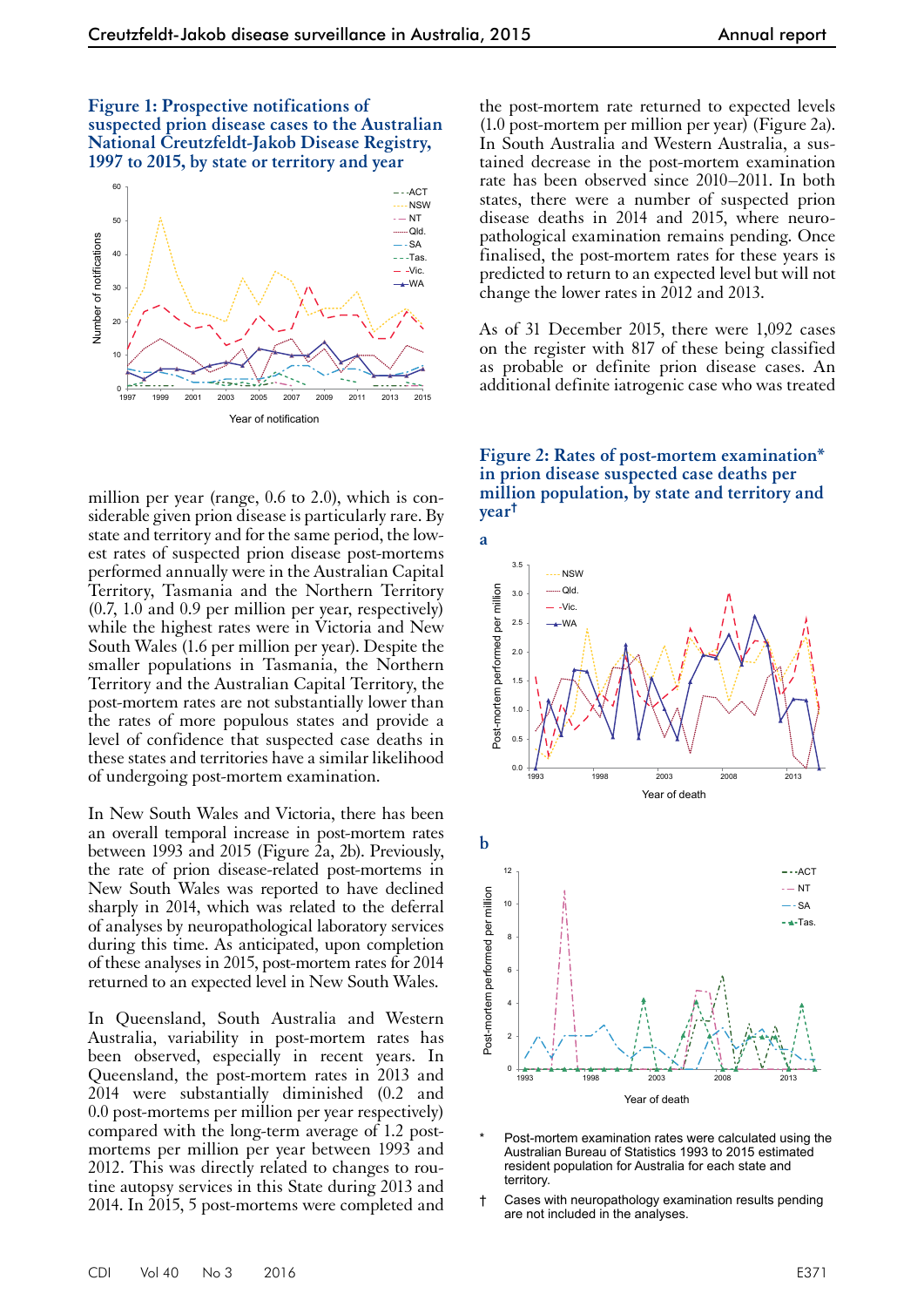in Australia, and died in the United Kingdom is included in Table 2. However this case is not classified as an Australian case due to the location at death and is thereby excluded from the overall statistical analysis of Australian prion disease cases. Since the start of surveillance, 699 suspected prion disease cases have been excluded from the register after detailed follow-up, with 21 of these being excluded in 2015 (16 after neuropathological examination).

In 2015, 28 cases were re-classified from incomplete to definite prion disease and 8 cases to probable prion disease and there were no further cases of possible prion disease classified. The total number of possible cases remains at 15 of which 14 were sporadic and 1 iatrogenic CJD (Table 2). Of the 259 incomplete cases, 142 are presently alive. In 2015, the total number of incomplete cases (259) under evaluation was only marginally higher than the number in 2014 (251 cases) but still remains significantly higher than the number in 2012 (214 cases) and 2013 (216 cases).

Age-standardised mortality rates show that the rate of human prion disease mortality in Australia during the period of 1970 to 2015 is generally increasing, with the exception of 2015, where case evaluation is pending for the majority of deaths (Figure 3) and incidence is therefore provisional. In 2015, the age-adjusted mortality rate was 0.5 deaths per million per year and this would be expected to increase after further investigation and classification of incomplete cases. The mean annual age-adjusted mortality rate during the period from 1970 to 2014 was 1.0 death per million (range, 0.1 to 1.8). For the prospective surveillance period of 1993 to 2014, the mean annual rate is 1.2 deaths per million (range, 0.7 to 1.8). By state and territory, the majority of regions in Australia have a mean age-adjusted mortality rate above 1 case per million per year between 1993 and 2014 (range, 1.0 to 1.5). The exceptions are Tasmania

and the Northern Territory both with 0.7 deaths per million per year. Restriction of the surveillance data to the period between 2003 and 2014 allows comparisons between states and territories during a time-frame of relatively consistent surveillance practices, diagnostic capabilities and utility with the exception of MRI diagnostics (Table 3). During this period, Tasmania, the Northern Territory and Queensland have lower than expected mean mortality rates, while Western Australia and Victoria have the highest prion disease mortality in Australia.

The proportions of human prion disease aetiologies represented on the register have remained similar to previous years (Figure 4). Previously we have reported that the annual number of genetic prion disease cases had declined in recent years<sup>2</sup> although this changed with the classification of 6 confirmed

**Figure 3: Number of definite and probable prion disease cases and age-standardised mortality rate,\* Australia, 1970 to 2015, by classification and year**



Age-standardised mortality rates were calculated using the Australian Bureau of Statistics 2000 estimated resident population for Australia.

| <b>Classification</b> | <b>Sporadic</b> | <b>Familial</b> | latrogenic | <b>Variant CJD</b> | <b>Unclassified</b> | <b>Total</b> |
|-----------------------|-----------------|-----------------|------------|--------------------|---------------------|--------------|
| Definite              | 490             | 51              | 5*         | 0                  |                     | 546          |
| Probable              | 256             | 12              |            | 0                  |                     | 272          |
| Possible              | 14              | 0               |            | 0                  |                     | 15           |
| Incomplete            |                 |                 |            |                    | $259^{+}$           | 259          |
| Total                 | 760             | 63              | 10         | 0                  | 259                 | 1,092        |

**Table 2: Classification of Australian National Creutzfeldt-Jakob Disease Register cases, Australia, 1970 to 2015**

Includes 1 definite iatrogenic case who received pituitary hormone treatment in Australia but disease onset and death occurred while a resident of the United Kingdom. This case is not included in statistical analysis since morbidity and mortality did not occur within Australia.

† Includes 142 living cases.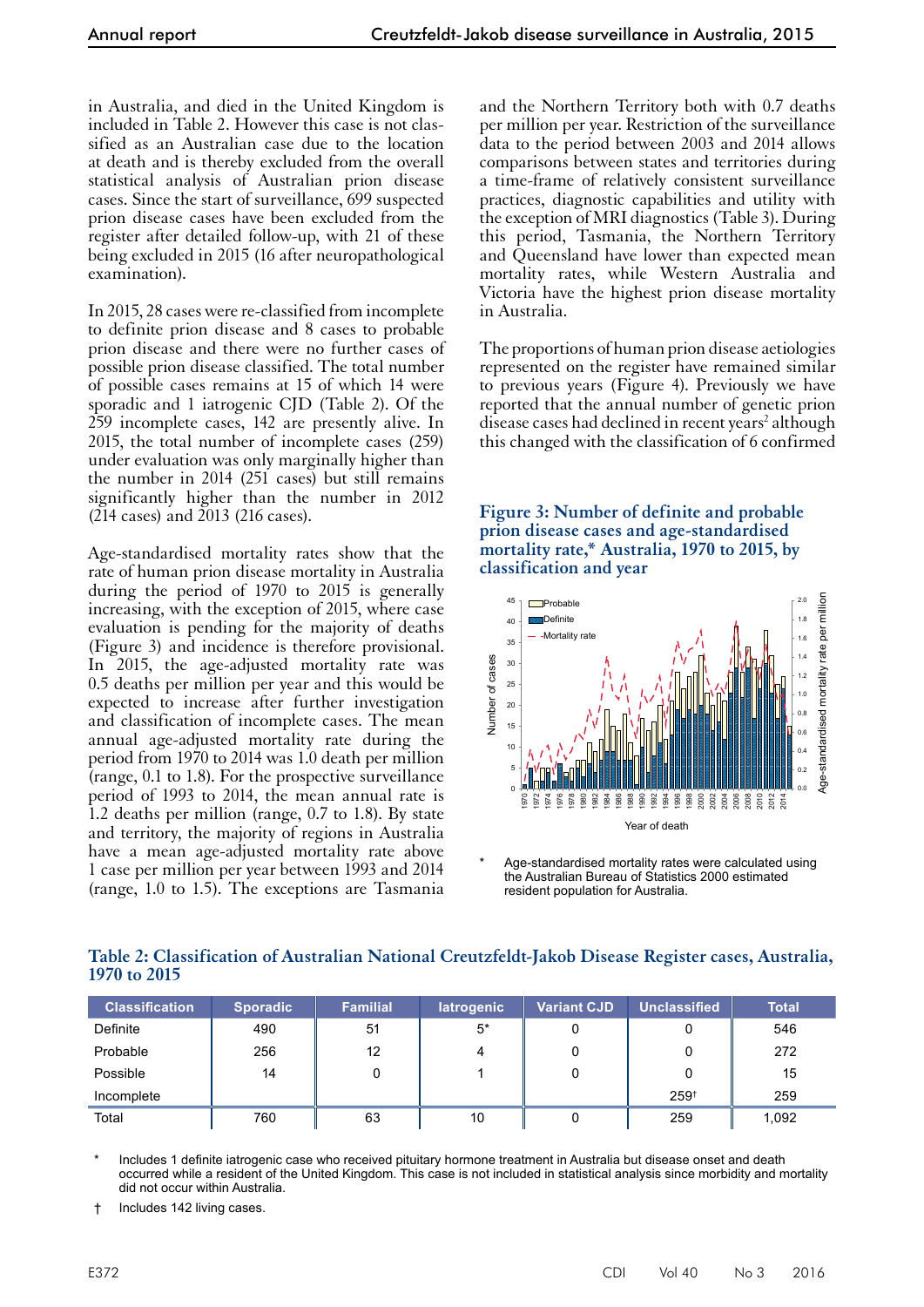genetic prion disease cases during 2013 and 3 in 2015. Overall, the vast majority of human prion disease cases are sporadic (91%) while genetic and iatrogenic cases represent 8% and 1% respectively, of all definite and probable cases.

#### **Figure 4: Definite and probable human prion disease cases, 1970 to 2015, by aetiology and year**



Based on 817 definite and probable human prion disease cases, 54% were female. Similar proportions for gender exist for all human prion disease aetiologies. Median ages at death for the overall case group or by specific aetiology are largely unchanged from the previous reporting period. Sixty-seven years is the median age at death for all cases overall and only a single year difference between males (66 years) and females (67 years). For sporadic cases, 67 years is the median age at death both overall and for both males and females. For genetic prion disease, there is a 4 year age difference between males (58 years) and females (62 years) and overall the median age of death from genetic prion disease is 61 years. As there have been no further iatrogenic cases identified since the last reporting period at 31 December 2014, there has been no change to the previously reported median age at death for iatrogenic cases.<sup>2</sup>

Duration of illness is typically short for human prion disease, especially sporadic CJD, with the median length of illness duration for all cases combined being 4 months. By aetiology, median duration was found to be 3.7 months for sporadic cases (range, 0.9 to 60 months), 6.3 months for iatrogenic cases (range, 2 to 25 months) and 6 months for genetic cases (range, 1.3 to 192 months). Within 6 months of disease onset, 70% of all prion disease cases were deceased. By aetiology, 72% of sporadic, 51% of genetic and 56% of iatrogenic human prion disease were deceased 6 months after the onset of symptoms. Survival is significantly shorter in sporadic CJD than the genetic form  $(P < 0.0001)$ by Log Rank Test).

Between 1 January and 31 December 2015, no variant CJD or further iatrogenic prion disease cases were identified in Australia. The most recent human-derived pituitary gonadotrophin-related CJD death occurred in 1991, while the most recent Lyodura-related CJD death occurred in 2000.

| Year       | 03 | 04             | 05 | 06             | 07 | 08 | 09 | 10 | 11 | 12 | 13             | 14             | $15*$ | <b>Total</b> | Mean age-<br>adjusted mortality<br>rate <sup>t</sup><br>(deaths/million/<br>year) |
|------------|----|----------------|----|----------------|----|----|----|----|----|----|----------------|----------------|-------|--------------|-----------------------------------------------------------------------------------|
| <b>ACT</b> |    | 1              |    | 1              |    | 2  |    |    |    |    | 1              |                |       | 6            | 1.3                                                                               |
| <b>NSW</b> | 7  | 11             | 10 | 12             | 10 | 6  | 11 | 5  | 14 | 7  | 11             | 11             | 6     | 121          | 1.3                                                                               |
| <b>NT</b>  |    |                |    | $\overline{2}$ | 1  |    |    |    |    |    |                |                | 1     | 4            | 0.8                                                                               |
| Qld        | 3  |                |    | 7              | 2  | 4  | 4  | 2  | 5  | 6  | 3              |                | 5     | 41           | 0.6                                                                               |
| <b>SA</b>  | 1  | $\overline{2}$ | 1  | 1              | 3  | 5  | 2  | 4  | 4  | 2  | $\overline{2}$ | 1              | 2     | 30           | 1.3                                                                               |
| Tas.       |    |                | 1  | $\overline{2}$ |    |    |    |    | 1  | 1  |                | $\overline{2}$ |       | 7            | 0.9                                                                               |
| Vic.       | 9  | 5              | 11 | 10             | 6  | 13 | 9  | 13 | 9  | 13 | 6              | 11             | 1     | 116          | 1.7                                                                               |
| <b>WA</b>  | 3  | 2              | 5  | 4              | 6  | 4  | 5  | 4  | 5  | 3  | 2              | 2              |       | 45           | 1.5                                                                               |
| Aus.       | 23 | 21             | 28 | 39             | 28 | 34 | 31 | 29 | 38 | 32 | 25             | 27             | 15    | 370          | 1.3                                                                               |

**Table 3: Prion disease deaths and age-adjusted mortality rates, 2003 to 2015, by year and state or territory**

Provisional figures.

† Age-standardised mortality rates (2003-2014) were calculated using the Australian Bureau of Statistics 2000 estimated resident population for Australian states and territories.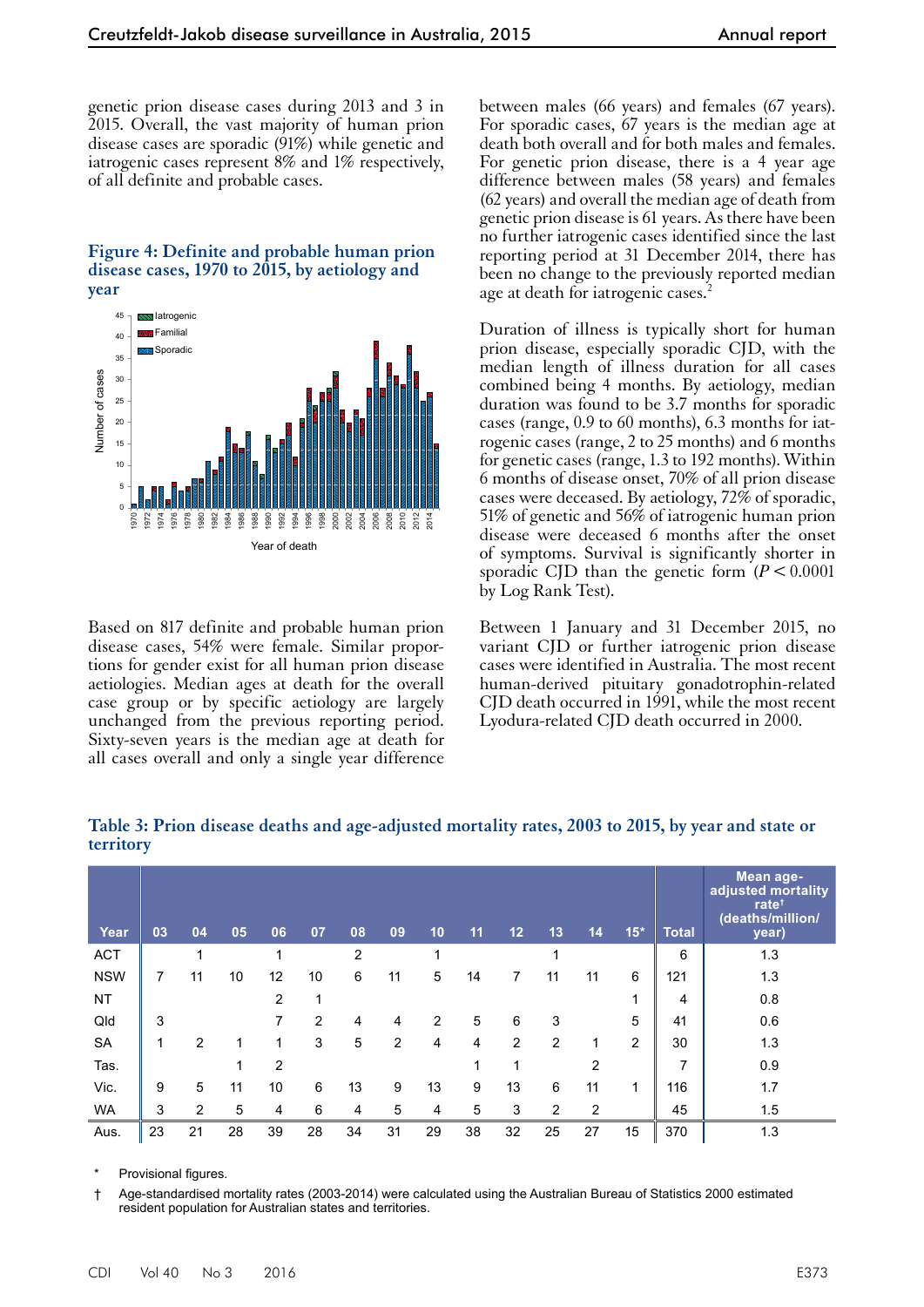### **Discussion**

In 2015, the number of suspected prion disease notifications was consistent with the long-term average for the previous 10 years of surveillance (2004 to 2014). This was in contrast to 2012 and 2013, when reduced numbers of notifications were attributed to several possible factors including the temporary changes to the Queensland suspected prion disease autopsy service, changes to the approach to adding cases to the register for investigation by the ANCJDR and natural fluctuations.

By state and territory, only modest fluctuations in the number of suspected case notifications compared with the previous year were observed in 2015. The number of notifications of suspected cases in Western Australia in 2015 continued to be lower than the numbers observed prior to 2012, but not as significantly as the previous 3 years. Sizeable relative fluctuations are not surprising with annual CJD notifications given the small absolute case numbers involved. However, it should be noted that since 2009, notifications have been consistently declining in Western Australia. Previous evidence that elevated CSF referrals correspond with elevated suspected prion disease notifications<sup>15</sup> led to speculation that lower CSF referrals may be influencing this downward trend in suspected case notifications. CSF referrals from Western Australia have increased annually since the test's introduction in 1997 to a peak level in 2012. Since 2012, referrals appeared to be trending downward but overall were consistent with pre-2012 levels. The exception was in 2014 where there was a marked decline in CSF referrals. This may explain the lower notifications of suspected cases in 2014 although it does not explain the lower sus- pect case notifications that have been observed for the remaining years with lower notifications since 2012. As previously discussed, Western Australian health services are relied upon to manage case investigations following notifications and man- age autopsy referrals. Changes to the role of the ANCJDR in Western Australia during these years may limit the ANCJDR's capacity to ascertain the true level of clinical suspicion for CJD, which may have contributed to a reduced number of formal notifications and subsequently, confirmed cases reported by the ANCJDR. The ANCJDR in partnership with the Western Australian Department of Health will continue working towards optimal prion disease ascertainment in this State.

The proportion of prion disease-related postmortems being performed in suspected prion disease cases remains high (61% of all case deaths between 1993 and 2014). This contrasts with the findings of an Australian healthcare setting survey where the national hospital post-mortem rate was

12% in 2002 to 200316 and more recently, a major Australian tertiary centre audit of hospital autopsy data was published and described an autopsy rate of 6.6% in 2011 to 2013.17 The high suspected prion disease-related post-mortem proportion underpins the high and consistent number of confirmed Australian human prion disease cases recorded over the more recent time period and provides confident understanding of the cause of death in suspected cases ultimately determined as nonprion disease.

In recent years, changes to the routine autopsy services in both New South Wales and Queensland have impacted on the number and timing of postmortems being completed. In January 2013, the Queensland autopsy service experienced difficulties with a reliable on-call service to perform brain-only autopsies greatly impacting the ability to achieve TSE post-mortem examinations. While the difficulties were temporary, the practical interruption remained in place until September 2014 and as a result, no autopsies were performed in Queensland in 2014. This contributed to significantly lower figures in Queensland compared with the 2 years prior, where 7 to 8 autopsies were completed per year. The routine service is now operational through the Royal Brisbane Hospital and in 2015, 5 post-mortem examinations were completed.

In New South Wales, the closure of the neuropathology laboratory for refurbishment extended the time required for reporting during 2013 and 2014, although this appears to have had little effect on formal suspected case notifications and CSF referrals for 14-3-3 testing during these years. Furthermore, incidence has remained consistent with levels prior to the laboratory closure. As expected, post-mortem rates slowed in 2014 due to reporting delays. These figures have returned to an expected level now that the laboratory is fully operational and there has been a concerted effort to finalise outstanding investigations during 2015.

The number of cases classified as definite and probable prion disease in 2015 (36 cases) was higher than the long-term average classified annually (28 cases) between 2004 and 2014. In comparison with the previous reporting period, more definite cases were classified in 2015 as expected due to the completion of outstanding post-mortem exami- nations. This has contributed to prion disease incidence in Australia re-aligning with previously observed levels, rather than diminishing. In 2015, the total number of incomplete cases under evaluation was only marginally higher than the number in 2014 but still remains significantly higher than the annual number prior to 2014. Although the high number of incomplete cases is not unprecedented, it does highlight the imbalance of new suspected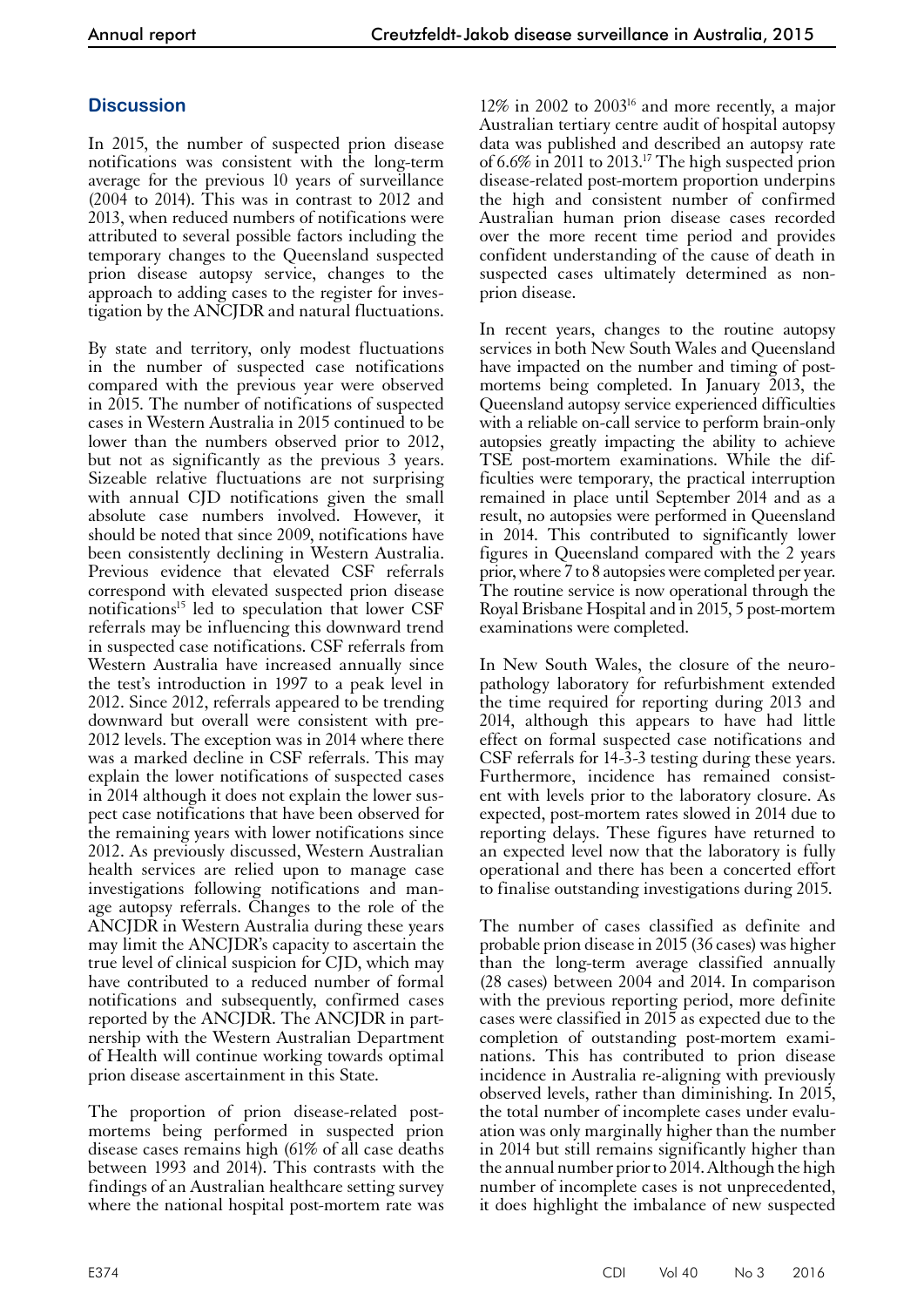cases with fully evaluated cases with an outcome. In 2015, there have been signs of improvement to this imbalance despite the overall high number of incomplete cases. Compared with the longer-term average (2004 to 2014), an equivalent number of cases have been added to and removed from the register in 2015. Furthermore, the number of definite and probable cases classified during 2015 was 28% higher than the long-term average. This was in contrast to 2014, where increased numbers of cases were added to the register (compared with the long-term average) yet fewer cases were classified as either definite or probable prion disease and fewer were removed from the register as non-prion disease cases. This was predominantly attributable to the alteration of routine autopsy services in Queensland and New South Wales respectively during 2013 and 2014. In 2015, the resumption of routine autopsy services in New South Wales and Queensland led to a greater number of suspect cases classified as confirmed TSE or non-TSE within the current reporting period. Continued effort will be made to evaluate incomplete cases in 2016 to minimise the inflation of the incomplete case group.

#### **Acknowledgements**

The ANCJDR wishes to thank families, as well as medical practitioners and associated staff for their generous support of Australian CJD surveillance. The ANCJDR also thanks Dr Handan Wand, Dr Matthew Law and Professor John Kaldor (The Kirby Centre at the University of New South Wales) for their expert ad hoc epidemiological and statistical support, as well as the CJD Support Group Network for their assistance in surveillance activities.

### **Author details**

Ms Genevieve M Klug, Research Assistant<sup>1</sup> Ms Alison Boyd, Registry Co-ordinator<sup>1</sup> Ms Shannon Sarros, Research Assistant<sup>1</sup> Dr Christiane Stehmann, Administrative Assistant<sup>1</sup> Dr Marion Simpson, Neurologist<sup>1</sup> Professor Catriona A McLean, Neuropathologist<sup>1,2</sup> Professor Colin L Masters, Director<sup>1</sup> Professor Steven J Collins, Director<sup>1</sup>

- 1. Australian National Creutzfeldt-Jakob Disease Registry, The Florey Institute of Neurosciences and Mental Health, The University of Melbourne, Parkville, Victoria
- 2. The Alfred Hospital, Department of Anatomical Pathology, Melbourne Victoria

Corresponding authors: Ms Genevieve Klug and Professor Steven Collins, Australian National Creutzfeldt-Jakob Disease Registry, Department of Medicine, The University of Melbourne, VIC 3010. Telephone: +61 3 8344 1949. Facsimile: +61 3 9349 5105. Email: [gmjak@unimelb.edu.](mailto:gmjak@unimelb.edu.au) [au](mailto:gmjak@unimelb.edu.au) or [s.collins@unimelb.edu.au](mailto:s.collins@unimelb.edu.au)

#### **References**

- 1. Allars M. Report of the inquiry into the use of pituitary derived hormones in Australia and Creutzfeldt-Jakob disease. Canberra: AGPS, 1994.
- 2. Klug GM, Boyd A, Zhao T, Stehmann C, Simpson M, McLean CA, et al. Surveillance for Creutzfeldt-Jakob disease in Australia: update to December 2012. *Commun Dis Intell* 2013;37(2):E115–E120.
- 3. World Health Organization. WHO manual for surveillance of human transmissible spongiform encephalopathies including variant Creutzfeldt-Jakob disease, 2003 (online). Accessed on 15 March 2016. Available from: <http://apps.who.int/iris/handle/10665/42656>
- 4. EUROCJD, European Creutzfeldt-Jakob Disease Surveillance Network: EUROCJD Surveillance Data. (online) Accessed on 6 March 2016. Available from: [http://www.eurocjd.ed.ac.uk/surveillance%20data%201.](http://www.eurocjd.ed.ac.uk/surveillance%20data%201.html) [html](http://www.eurocjd.ed.ac.uk/surveillance%20data%201.html)
- 5. Australian Bureau of Statistics. 3101.0 Australian Demographic Statistics – June 2015 Table 51. Estimated Resident Population by Single Year of Age, New South Wales. (online). Accessed on 1 March 2016. Available from: [http://www.abs.gov.au/AUSSTATS/abs@.nsf/](http://www.abs.gov.au/AUSSTATS/abs@.nsf/DetailsPage/3101.0Jun%202015?OpenDocument) [DetailsPage/3101.0Jun%202015?OpenDocument](http://www.abs.gov.au/AUSSTATS/abs@.nsf/DetailsPage/3101.0Jun%202015?OpenDocument)
- 6. Australian Bureau of Statistics. 3101.0 Australian Demographic Statistics Table 52. Estimated Resident Population by Single Year of Age, Victoria. (online). Accessed on 1 March 2016. Available from: [http://www.abs.gov.au/AUSSTATS/abs@.nsf/](http://www.abs.gov.au/AUSSTATS/abs@.nsf/DetailsPage/3101.0Jun%202015?OpenDocument) [DetailsPage/3101.0Jun%202015?OpenDocument](http://www.abs.gov.au/AUSSTATS/abs@.nsf/DetailsPage/3101.0Jun%202015?OpenDocument)
- 7. Australian Bureau of Statistics. 3101.0 Australian Demographic Statistics – Table 53. Estimated Resident Population by Single Year of Age, Queensland. (online). Accessed on 1 March 2016. Available from: [http://www.abs.gov.au/AUSSTATS/abs@.nsf/](http://www.abs.gov.au/AUSSTATS/abs@.nsf/DetailsPage/3101.0Jun%202015?OpenDocument) [DetailsPage/3101.0Jun%202015?OpenDocument](http://www.abs.gov.au/AUSSTATS/abs@.nsf/DetailsPage/3101.0Jun%202015?OpenDocument)
- 8. Australian Bureau of Statistics. 3101.0 Australian Demographic Statistics Table 54. Estimated Resident Population by Single Year of Age, South Australia. (online). Accessed on 1 March 2016. Available from: [http://www.abs.gov.au/AUSSTATS/abs@.nsf/](http://www.abs.gov.au/AUSSTATS/abs@.nsf/DetailsPage/3101.0Jun%202015?OpenDocument) [DetailsPage/3101.0Jun%202015?OpenDocument](http://www.abs.gov.au/AUSSTATS/abs@.nsf/DetailsPage/3101.0Jun%202015?OpenDocument)
- 9. Australian Bureau of Statistics. 3101.0 Australian Demographic Statistics – Table 55. Estimated Resident Population By Single Year Of Age, Western Australia. (online). Accessed on 1 March 2016. Available from: [http://www.abs.gov.au/AUSSTATS/abs@.nsf/](http://www.abs.gov.au/AUSSTATS/abs@.nsf/DetailsPage/3101.0Jun%202015?OpenDocument) [DetailsPage/3101.0Jun%202015?OpenDocument](http://www.abs.gov.au/AUSSTATS/abs@.nsf/DetailsPage/3101.0Jun%202015?OpenDocument)
- 10.Australian Bureau of Statistics. 3101.0 Australian Demographic Statistics – Table 56. Estimated Resident Population by Single Year of Age, Tasmania. (online). Accessed on 1 March 2016. Available from: [http://www.abs.gov.au/AUSSTATS/abs@.nsf/](http://www.abs.gov.au/AUSSTATS/abs@.nsf/DetailsPage/3101.0Jun%202015?OpenDocument) [DetailsPage/3101.0Jun%202015?OpenDocument](http://www.abs.gov.au/AUSSTATS/abs@.nsf/DetailsPage/3101.0Jun%202015?OpenDocument)
- 11. Australian Bureau of Statistics. 3101.0 Australian Demographic Statistics – Table 57. Estimated Resident Population by Single Year of Age, Northern Territory. (online). Accessed on 1 March 2016. Available from: [http://www.abs.gov.au/AUSSTATS/abs@.nsf/](http://www.abs.gov.au/AUSSTATS/abs@.nsf/DetailsPage/3101.0Jun%202015?OpenDocument) [DetailsPage/3101.0Jun%202015?OpenDocument](http://www.abs.gov.au/AUSSTATS/abs@.nsf/DetailsPage/3101.0Jun%202015?OpenDocument)
- 12.Australian Bureau of Statistics. 3101.0 Australian Demographic Statistics – Table 58. Estimated Resident Population by Single Year of Age, Australian Capital Territory. (online). Accessed on 1 March 2016. Available from: [http://www.abs.gov.au/AUSSTATS/abs@.nsf/](http://www.abs.gov.au/AUSSTATS/abs@.nsf/DetailsPage/3101.0Jun%202015?OpenDocument) [DetailsPage/3101.0Jun%202015?OpenDocument](http://www.abs.gov.au/AUSSTATS/abs@.nsf/DetailsPage/3101.0Jun%202015?OpenDocument)